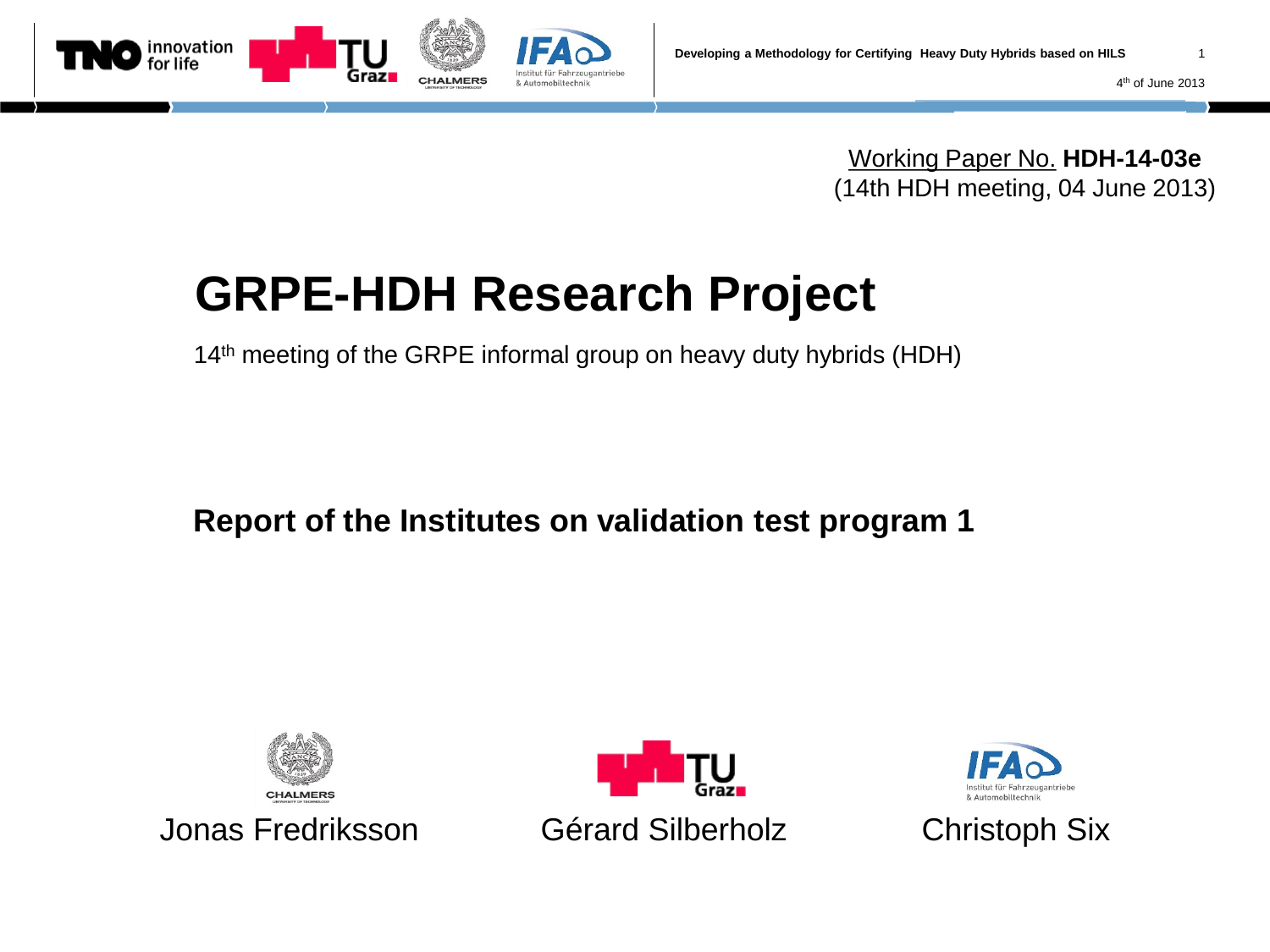



### **Content**

- **Validation test program 1** 
	- Adaptations to time schedule
	- **Deliverables and progress**
- Drive cycle investigations Σ
- **Conclusion** Y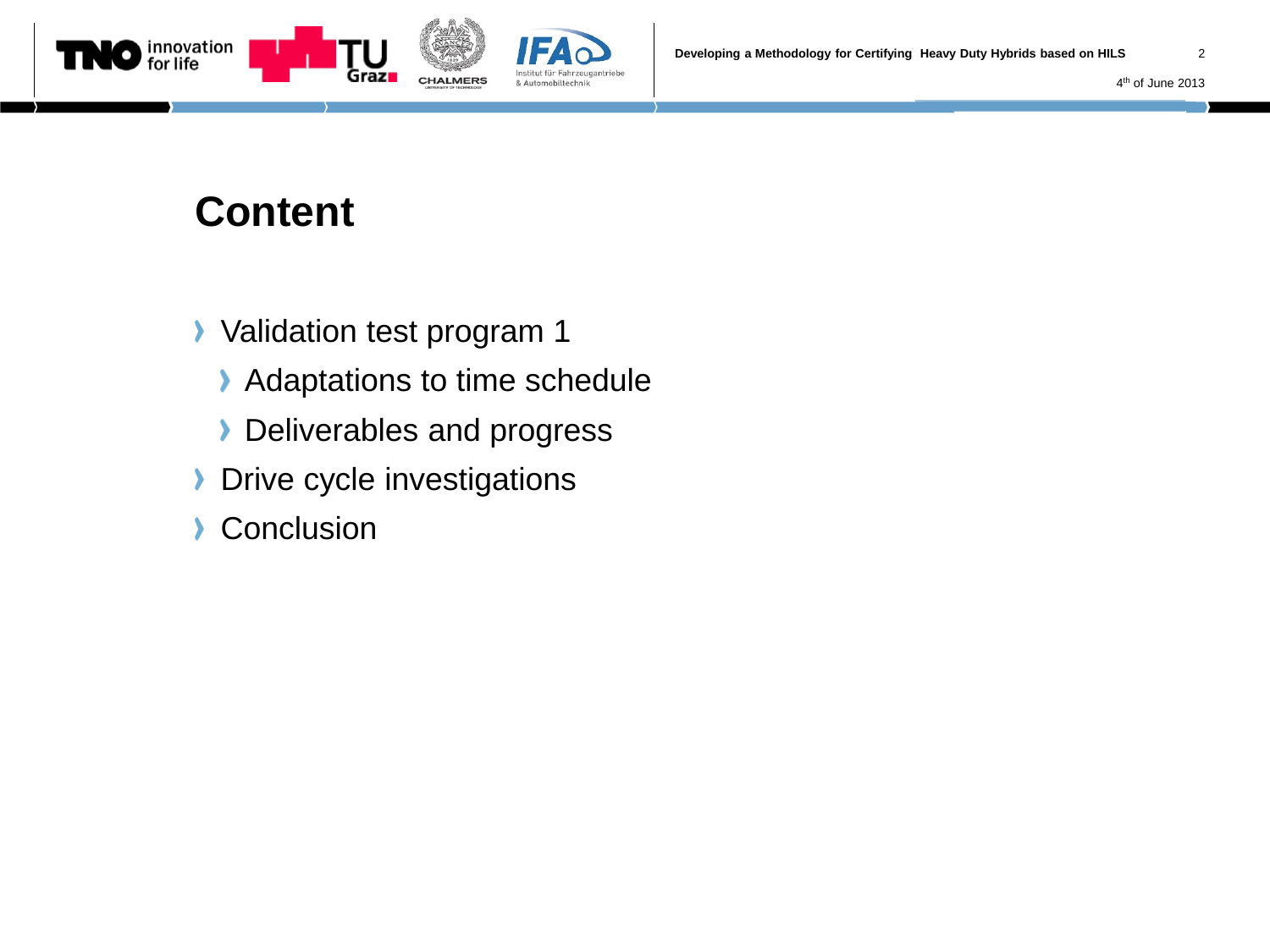

Institut für Fahrzeugantriebe

& Automobiltechnik

Adaptations to time schedule

az∎

**CHALMERS** 

innovation<br>for life

|  |              |                                                                               | Jun                             | Jul | Aug | Sept | Oct | Nov | <b>Dec</b> | Jan   | Feb   | Mar | Apr | May | Jun | Jul | Aug |
|--|--------------|-------------------------------------------------------------------------------|---------------------------------|-----|-----|------|-----|-----|------------|-------|-------|-----|-----|-----|-----|-----|-----|
|  |              | SILS for serial hybrid                                                        |                                 |     |     |      |     |     |            |       |       |     |     |     |     |     |     |
|  | 1.1          | Set up a serial HDH as SILS                                                   |                                 |     |     |      |     |     |            |       |       |     |     |     |     |     |     |
|  | 1.2          | Adapt driver model                                                            |                                 |     |     |      |     |     |            |       |       |     |     |     |     |     |     |
|  | 1.3          | Library for non electric components                                           |                                 |     |     |      |     |     |            |       |       |     |     |     |     |     |     |
|  | 1.4          | Meetings with OEM's and stakeholders                                          |                                 |     |     |      |     |     |            |       |       |     |     |     |     |     |     |
|  | 1.5          | Library for new power pack components                                         |                                 |     |     |      |     |     |            |       |       |     |     |     |     |     |     |
|  | 1.6          | <b>Thermal models</b>                                                         |                                 |     |     |      |     |     |            |       |       |     |     |     |     |     |     |
|  | 1.7          | Simulation runs and validation                                                |                                 |     |     |      |     |     |            |       |       |     |     |     |     |     |     |
|  |              |                                                                               |                                 |     |     |      |     |     |            |       |       |     |     |     |     |     |     |
|  | $\mathbf{2}$ | Adaptation of SILS for parallel HDH                                           |                                 |     |     |      |     |     |            |       |       |     |     |     |     |     |     |
|  | 2.1          | Meetings with OEMs and stakeholders                                           |                                 |     |     |      |     |     |            |       |       |     |     |     |     |     |     |
|  | 2.2          | Set up a data bus system in the model                                         |                                 |     |     |      |     |     |            |       |       |     |     |     |     |     |     |
|  | 2.3          | Adapt the Software to parallel HDH                                            |                                 |     |     |      |     |     |            |       |       |     |     |     |     |     |     |
|  | 2.4          | Simulation runs and validation                                                |                                 |     |     |      |     |     |            |       |       |     |     |     |     |     |     |
|  |              |                                                                               |                                 |     |     |      |     |     |            |       |       |     |     |     |     |     |     |
|  | 3            | <b>Procedure and Manual writing/reporting</b>                                 |                                 |     |     |      |     |     |            |       |       |     |     |     |     |     |     |
|  | 3.1          | Report on test procedure, user manual                                         |                                 |     |     |      |     |     |            |       |       |     |     |     |     |     |     |
|  | 3.2          | Provide the interface system for real ECUs                                    |                                 |     |     |      |     |     |            |       |       |     |     |     |     |     |     |
|  | 3.3          | Adaptations and improvements of methods                                       |                                 |     |     |      |     |     |            |       |       |     |     |     |     |     |     |
|  |              |                                                                               |                                 |     |     |      |     |     |            |       |       |     |     |     |     |     |     |
|  | 4            | Additional time schedule (Borlänge)                                           |                                 |     |     |      |     |     |            |       |       |     |     |     |     |     |     |
|  | 4.1          | Decision meeting (support new/old model<br>structure)                         |                                 |     |     |      |     |     |            | 08/04 |       |     |     |     |     |     |     |
|  | 4.2          | Release of signal interface (version 0.1)<br>Feedback requested by 15/05/2013 | including new naming convention |     |     |      |     |     |            | 15/04 |       |     |     |     |     |     |     |
|  |              | 4.3 Prepare parallel and serial hybrid model                                  | in new model structure          |     |     |      |     |     |            |       |       |     |     |     |     |     |     |
|  | 4.3.1        | Release of parallel hybrid (version 0.1)<br>Feedback requested by 22/05/2013  | including draft documentation   |     |     |      |     |     |            | 26/04 |       |     |     |     |     |     |     |
|  | 4.3.2        | Release of serial hybrid (version 0.2)<br>Feedback requested by 22/05/2013    | including draft documentation   |     |     |      |     |     |            |       | 03/05 |     |     |     |     |     |     |
|  |              | 4.4 Second model release and improvements                                     |                                 |     |     |      |     |     |            |       |       |     |     |     |     |     |     |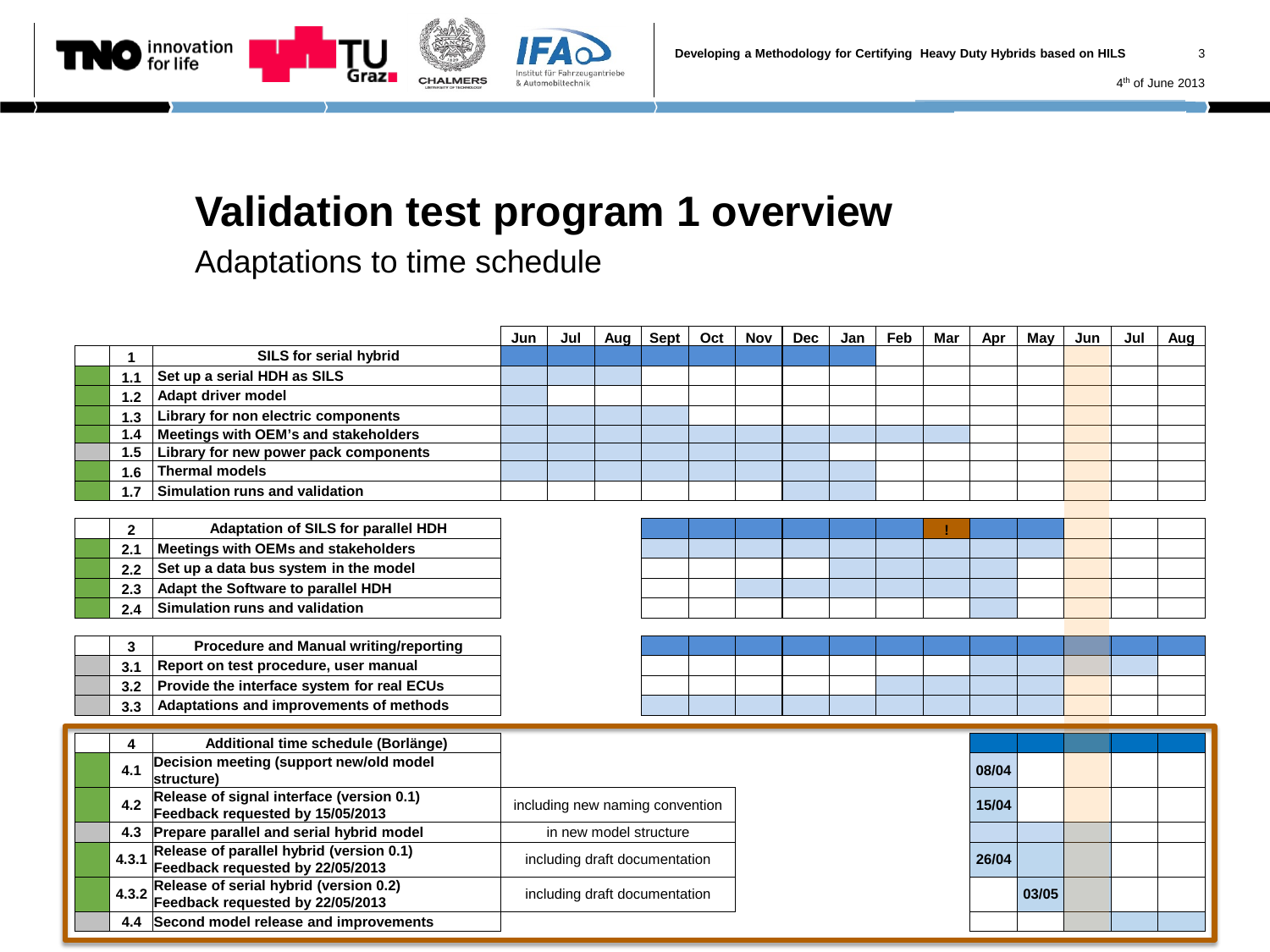

CHALMERS

Adaptations to time schedule

ınovation

- Need for new model structure was identified (greater flexibility)
	- **Modifications largely feasible in given time frame** 
		- -> Implementation of new model structure for GTR
- Modifications include У
	- Set up of comprehensive component model library
	- **Establish new signal naming convention**
	- **Restructure vehicle models**

|  |       |                                                                                                        |                                    | Apr   | may   |
|--|-------|--------------------------------------------------------------------------------------------------------|------------------------------------|-------|-------|
|  | 4     | Additional time schedule (Borlänge)                                                                    |                                    |       |       |
|  | 4.1   | Decision meeting (support new/old model<br>structure)                                                  |                                    | 08/04 |       |
|  | 4.2   | Release of signal interface (version 0.1)<br>Feedback requested by 15/05/2013                          | including new naming<br>convention | 15/04 |       |
|  |       | 4.3 Prepare parallel and serial hybrid model                                                           | in new model structure             |       |       |
|  | 4.3.1 | Release of parallel hybrid (version 0.1)<br>Feedback requested by 22/05/2013                           | including draft documentation      | 26/04 |       |
|  |       | $\vert$ 4.3.2 Release of serial hybrid (version 0.2)<br>$\vert$ 4.3.2 Feedback requested by 22/05/2013 | including draft documentation      |       | 03/05 |
|  |       | 4.4 Second model release and improvements                                                              |                                    |       |       |
|  |       |                                                                                                        |                                    |       |       |

| Apr   | May   | Jun | Jul | Aug |
|-------|-------|-----|-----|-----|
|       |       |     |     |     |
| 08/04 |       |     |     |     |
| 15/04 |       |     |     |     |
|       |       |     |     |     |
| 26/04 |       |     |     |     |
|       | 03/05 |     |     |     |
|       |       |     |     |     |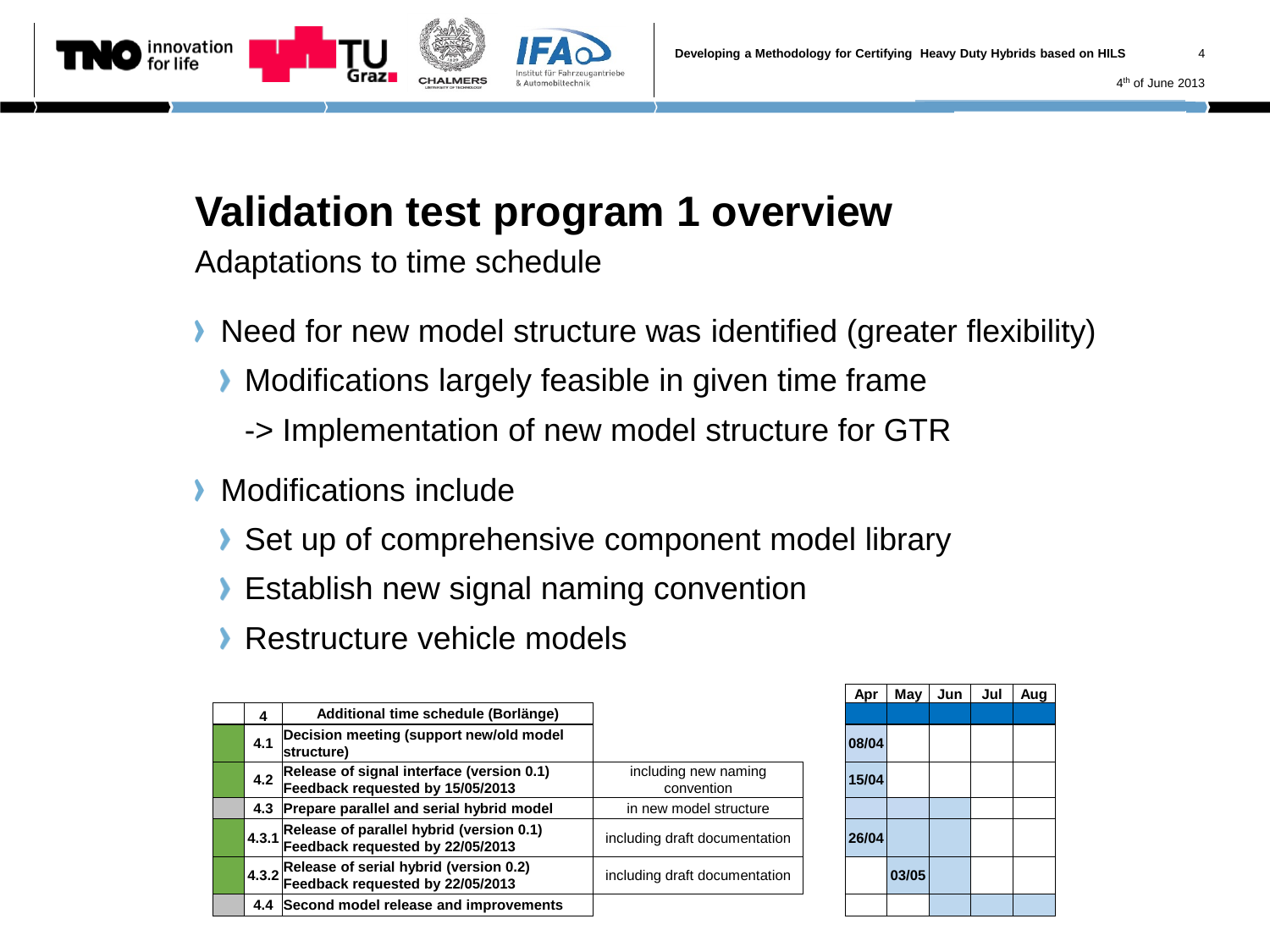

New component library and signal naming convention

- **New AUTOSAR based signal naming convention established**
- Inclusion of relevant powerpack components in library toolbox
- Transfer of previously developed models (thermal, non hydraulic, ⋗ driver model) into model library



Established by Chalmers University of Technology, Vienna University of Technology, Graz University of Technology, 2013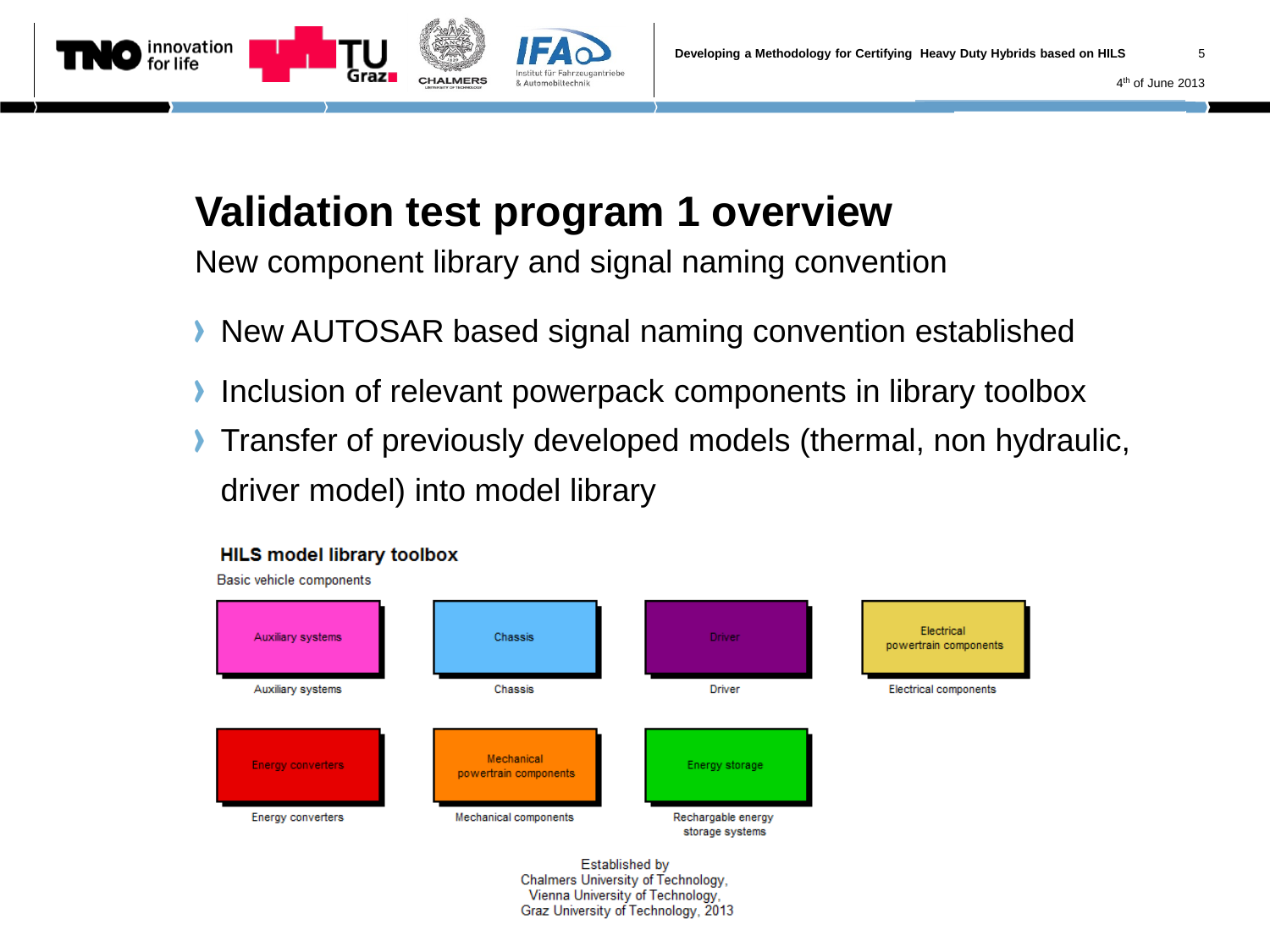

New component library and signal naming convention

- **New AUTOSAR based signal naming convention established**
- **The** *physical interface* is related to how different components are connected together physically

**CHALMERS** 

innovation

*Physical interface:* phys\_description\_Unit

ICE **The** *signal interface* is related to control/sensor signals needed to control the components for an ECU

#### Signal interface: Component\_description\_Unit

Example: Eng\_tqCrkShftAct\_Nm – Engine crank shaft torque

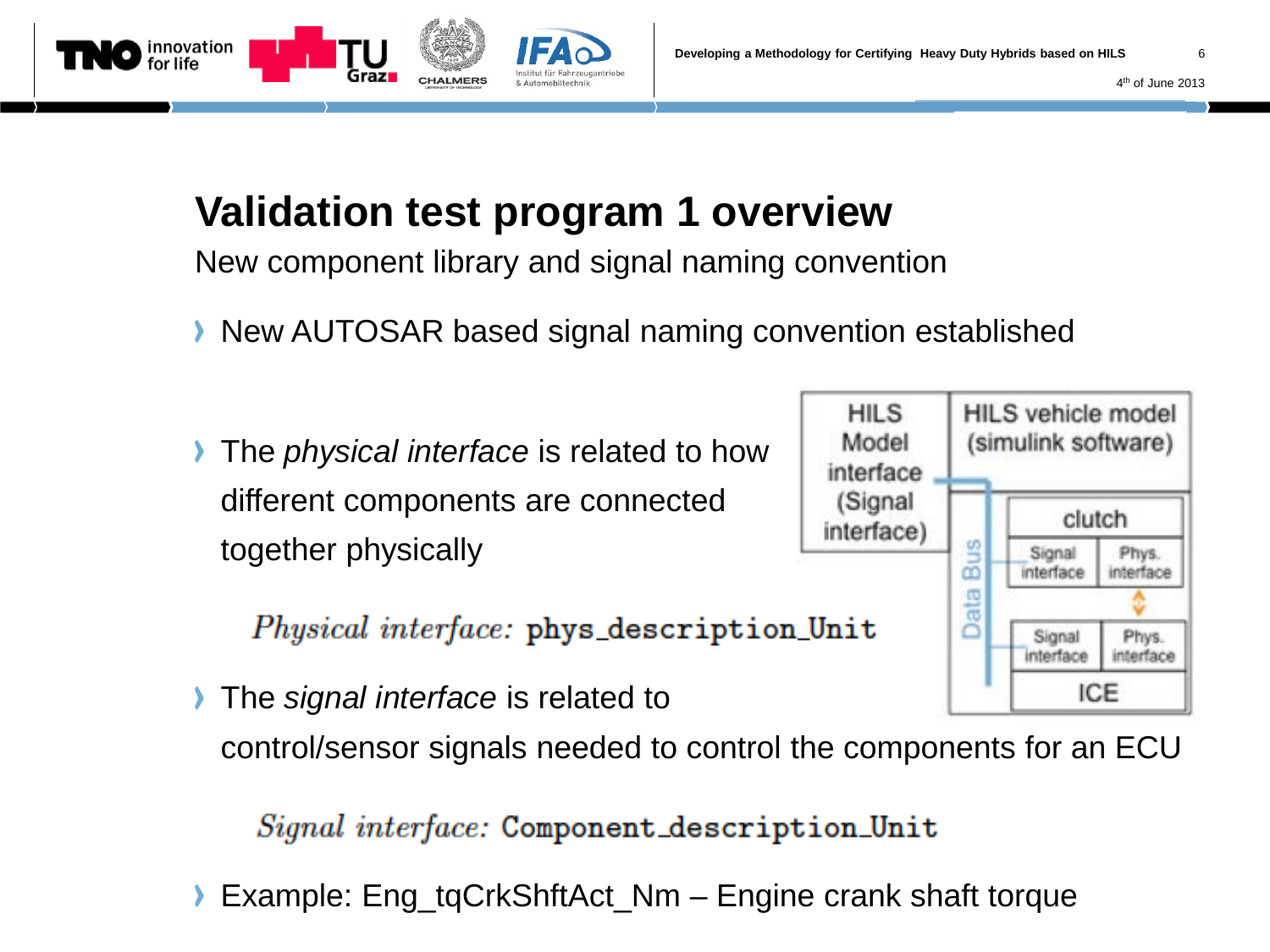& Automobiltechnik

**CHALMERS** 

New component library and signal naming convention



Structure of the HILS model library toolbox

innovation or life

- |--> Vehicles....................................... Vehicle models are stored here hybrids
	-

HILS GTR The main folder

 |--> Documentation The documentation is located here |--> DrivingCycles **Data of the different driving cycles**  |--> Library The Simulink blocks of the HILS model library are here |--> Parameter files Template parameter files for all models (copy if used) |--> Misc........................................... All additional files for the HILS model library are stored here |--> Parallel Models for parallel hybrid vehicles |--> PostTransmission Simulink models of different post transmission parallel

 |--> Parameter data Data of the different component models for parallel hybrids |--> PreTransmission Data of the different energy converters |--> Series Models for series hybrid vehicles |--> Parameter data Data of the different component models for series hybrids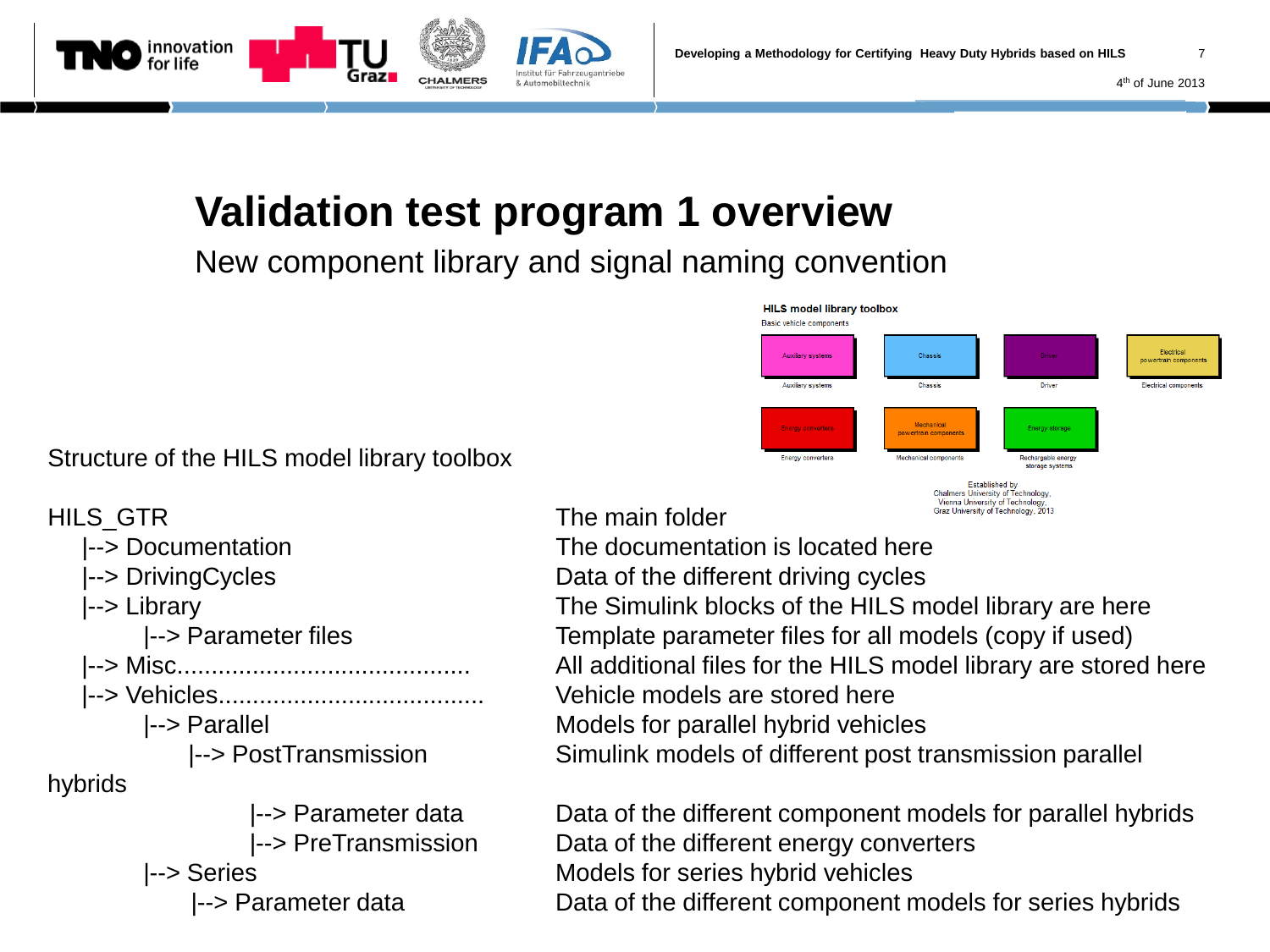

#### New component library and signal naming convention



dat.comment = 'Chassis model data - kukojikan data'; dat.filename = 'para\_chassis\_japan.m'; dat.version  $= '1.1$ dat.lastModified = '18.04.2013'; dat.modifiedBy = 'Jonas Fredriksson';

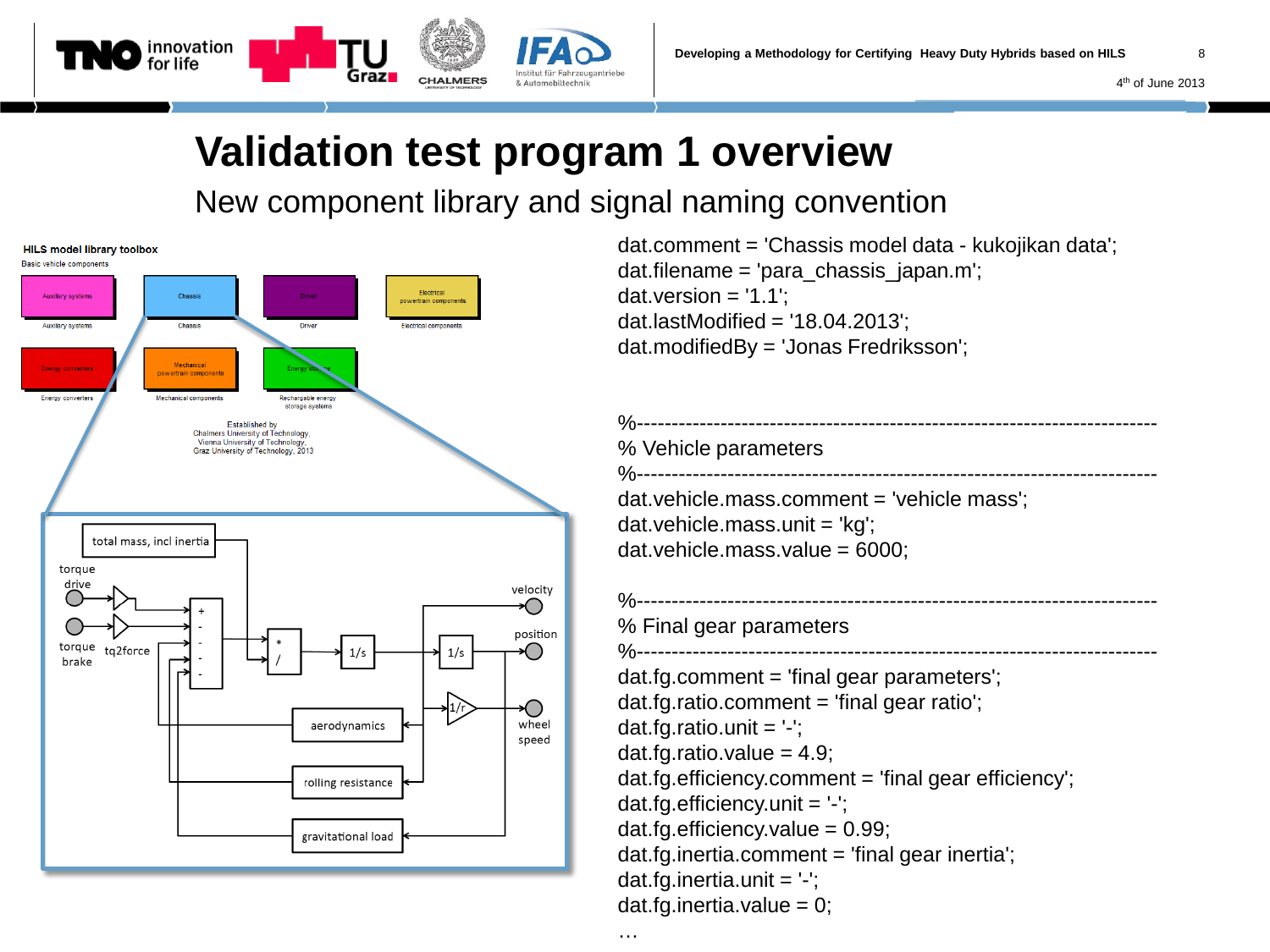#### New component library and signal naming convention



#### $A.2$ Chassis

#### $A.2.1$ Parameters and constants

| Parameter name | Unit             | <b>Description</b>             | Name in Simulink model     |
|----------------|------------------|--------------------------------|----------------------------|
| $m_{vehicle}$  | kg               | Vehicle mass                   | dat.vehicle.mass.value     |
| $r_{fg}$       |                  | Final gear ratio               | dat.fg.ratio.value         |
| $\eta_{fg}$    |                  | Final gear efficiency          | dat.fg.efficiency.value    |
|                | $\mathrm{kgm}^2$ | Final gear inertia             | dat.fg.inertia.value       |
| $A_{front}$    | m <sup>2</sup>   | Vehicle front area             | dat.aero.af.value          |
| $C_d$          |                  | Drag coefficient               | dat.aero.cd.value          |
| $r_{wheel}$    | m                | Wheel radius                   | dat.wheel.radius.value     |
|                | $\mathrm{kgm}^2$ | Wheel inertia                  | dat.wheel.inertia.value    |
|                | ۰                | Rolling resistance coefficient | dat.wheel.rollingres.value |

#### **Signal interfaces**  $A.2.2$

When using this component model, the following control signals must be sent to the component model in a signal bus:

| Node Name        |                                                     | Description | Unit |
|------------------|-----------------------------------------------------|-------------|------|
| $\mathbf{c}$ and | Chassis_tqBrakeReq_Nm   Requested brake torque   Nm |             |      |

The following measurement signals are available from the component model:

| Node   | <b>Name</b>             | <b>Description</b>      | Unit  |
|--------|-------------------------|-------------------------|-------|
| sensor | Chassis_vVehAct_mps     | Actual vehicle velocity | m/s   |
| sensor | Chassis nWheelAct_radps | Actual wheel speed      | rad/s |
| sensor | Chassis_massVehAct_kg   | Vehicle mass            | kg    |
| sensor | Chassis_slopRoad_rad    | Road slope              | rad   |

#### Physical interfaces  $A.2.3$

Electrical interface:

| Node                  | <b>Name</b>       | <b>Description</b> | Unit             |
|-----------------------|-------------------|--------------------|------------------|
| mech in [Nm]          | phys_torque_Nm    | torque             | $_{\rm Nm}$      |
|                       | phys_inertia_kgm2 | inertia            | $\mathrm{kgm}^2$ |
| mech fb out $[rad/s]$ | phys_speed_radps  | rotational speed   | rad/s            |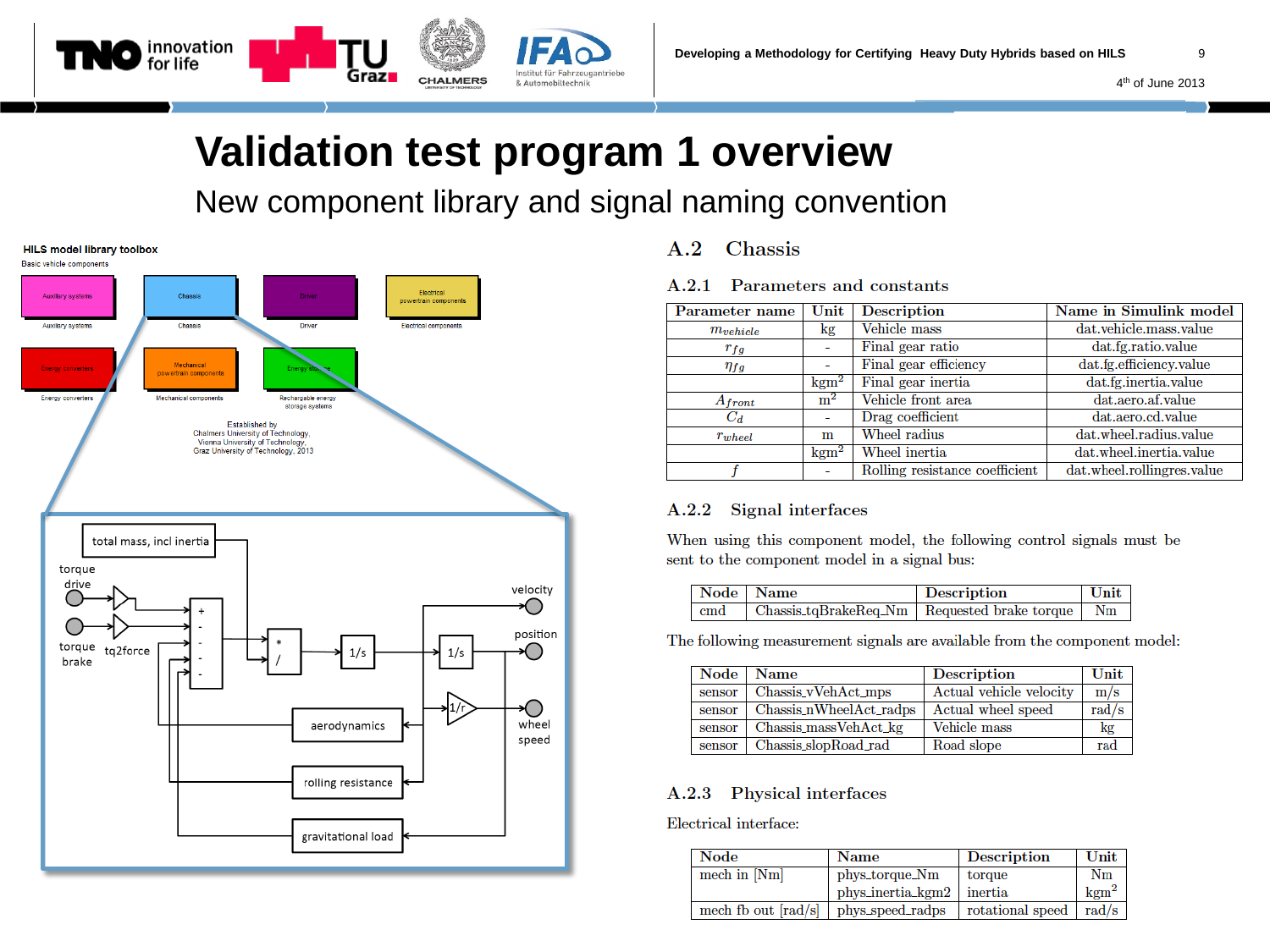

& Automobiltechnik

innovation<br>for life

Grazi

**CHALMERS** 

New component library and signal naming convention

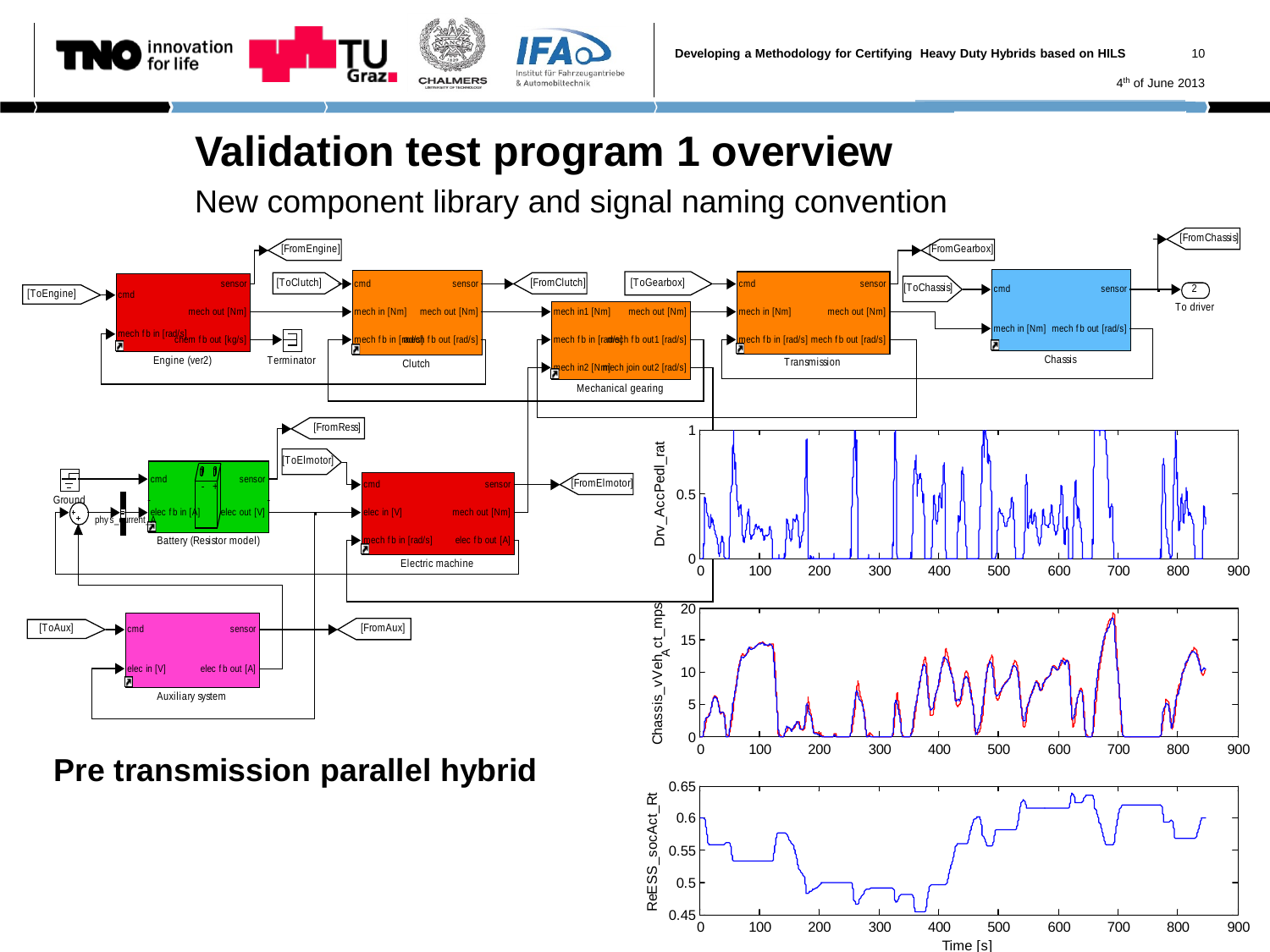

New component library and signal naming convention



**Series hybrid**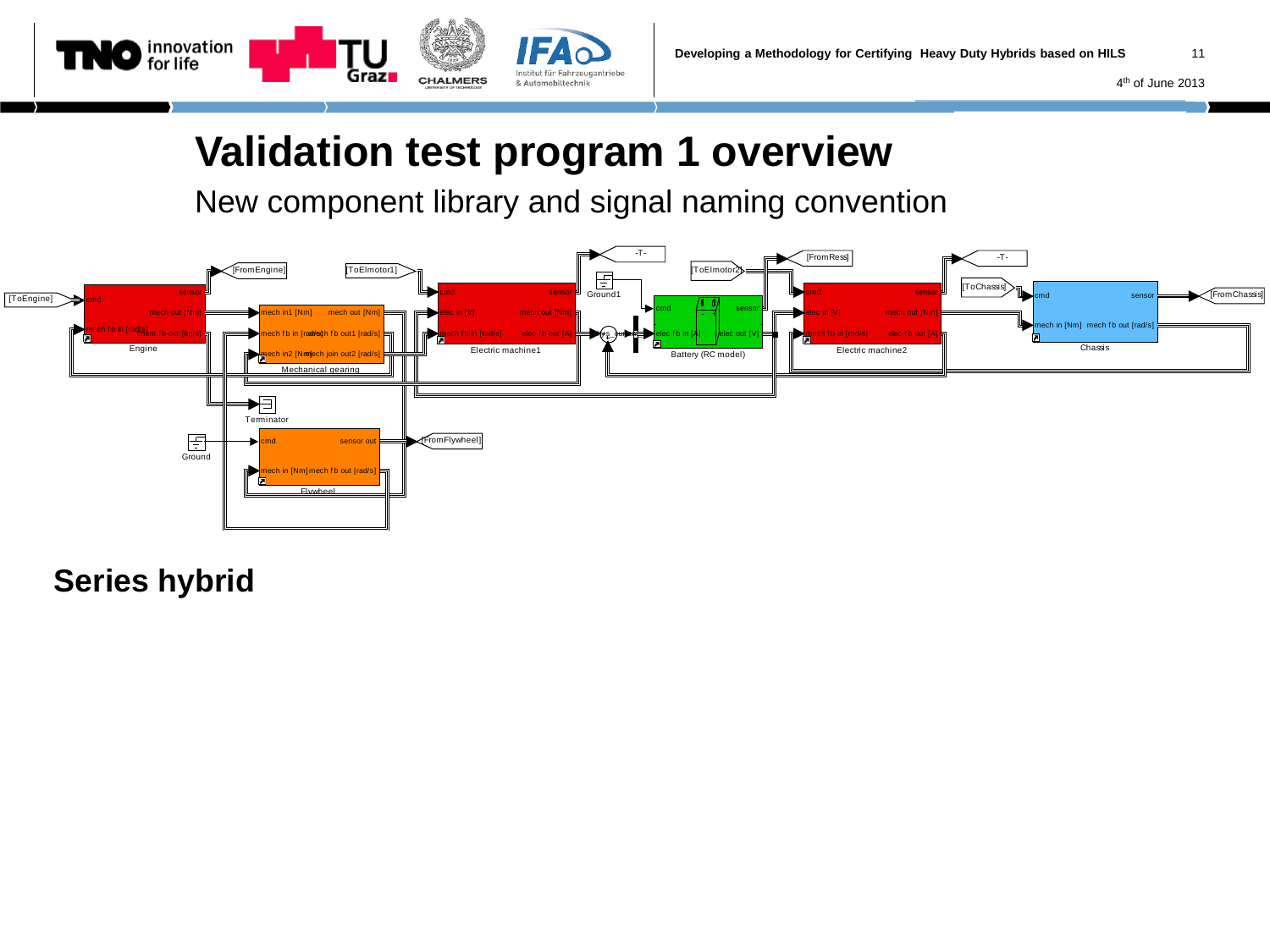

New structured vehicle models

- New parallel+serial hybrid model circulated (component library based)
- Implementation of simple control strategy "software ECU"
	- **First model test runs performed**
- New structure enabled implementation of flexible signal data bus
	- **Minimum number of signals specified to run models**
	- **Flexible for adding more signals on data bus**
- Models will be further developed based on feedback of stakeholders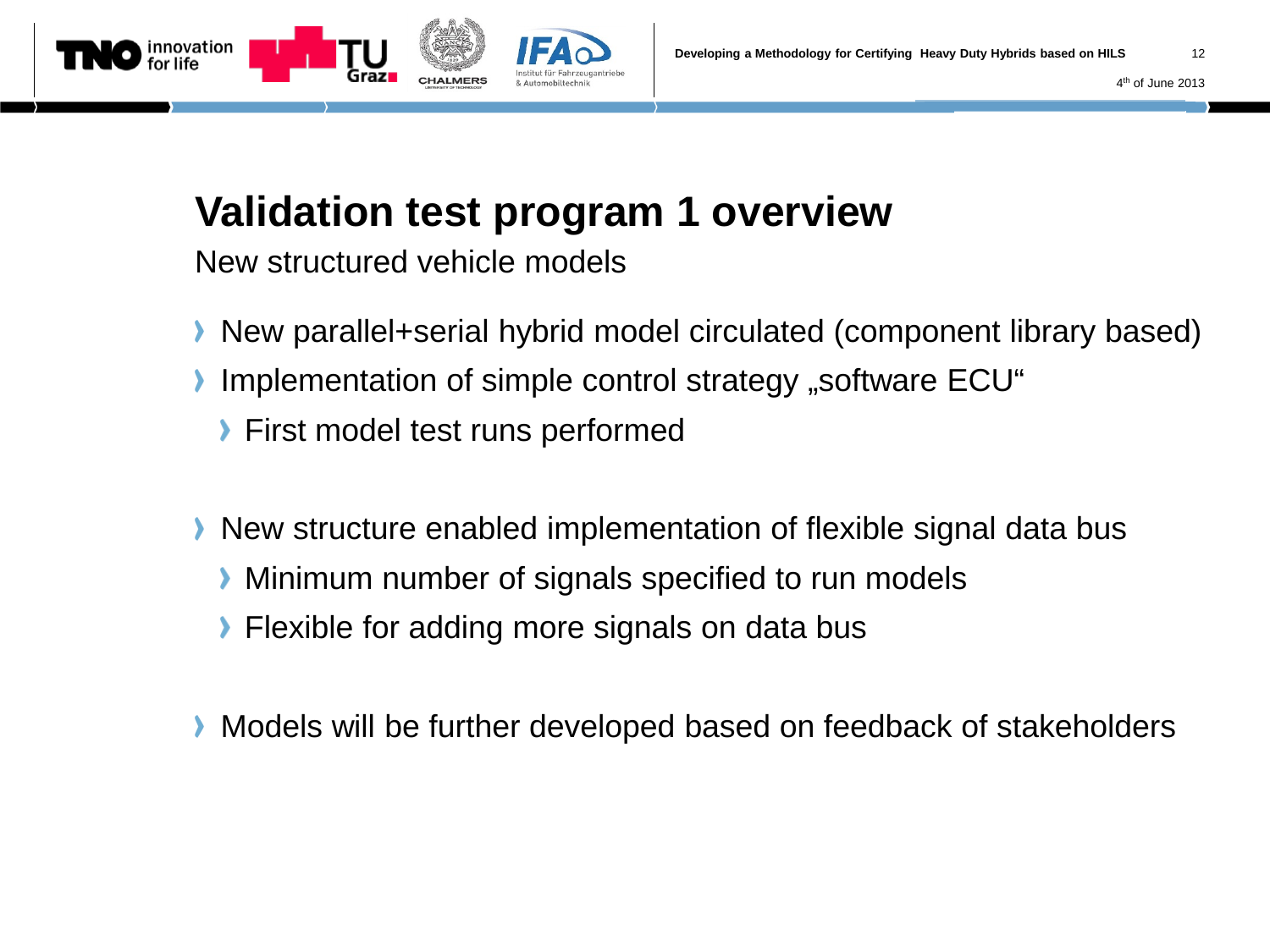

**Task 1.4)** Meetings with OEM's and stakeholders

- **Meeting with DAF Eindhoven** 
	- Hybrid component performance not temperature-dependent at 20°C
		- ▶ No need for additional component tests to cover cold start
	- **ECU test modes foreseen for HILS test or "dummy" signals at** interface model to prevent failure modes?  $\rightarrow$  representative software?
- Extended contact with
	- Volvo for preparation of chassis dyno tests at JRC (test cycles,..)
	- Daimler for road gradient calculation procedure and test cycle output frequency investigation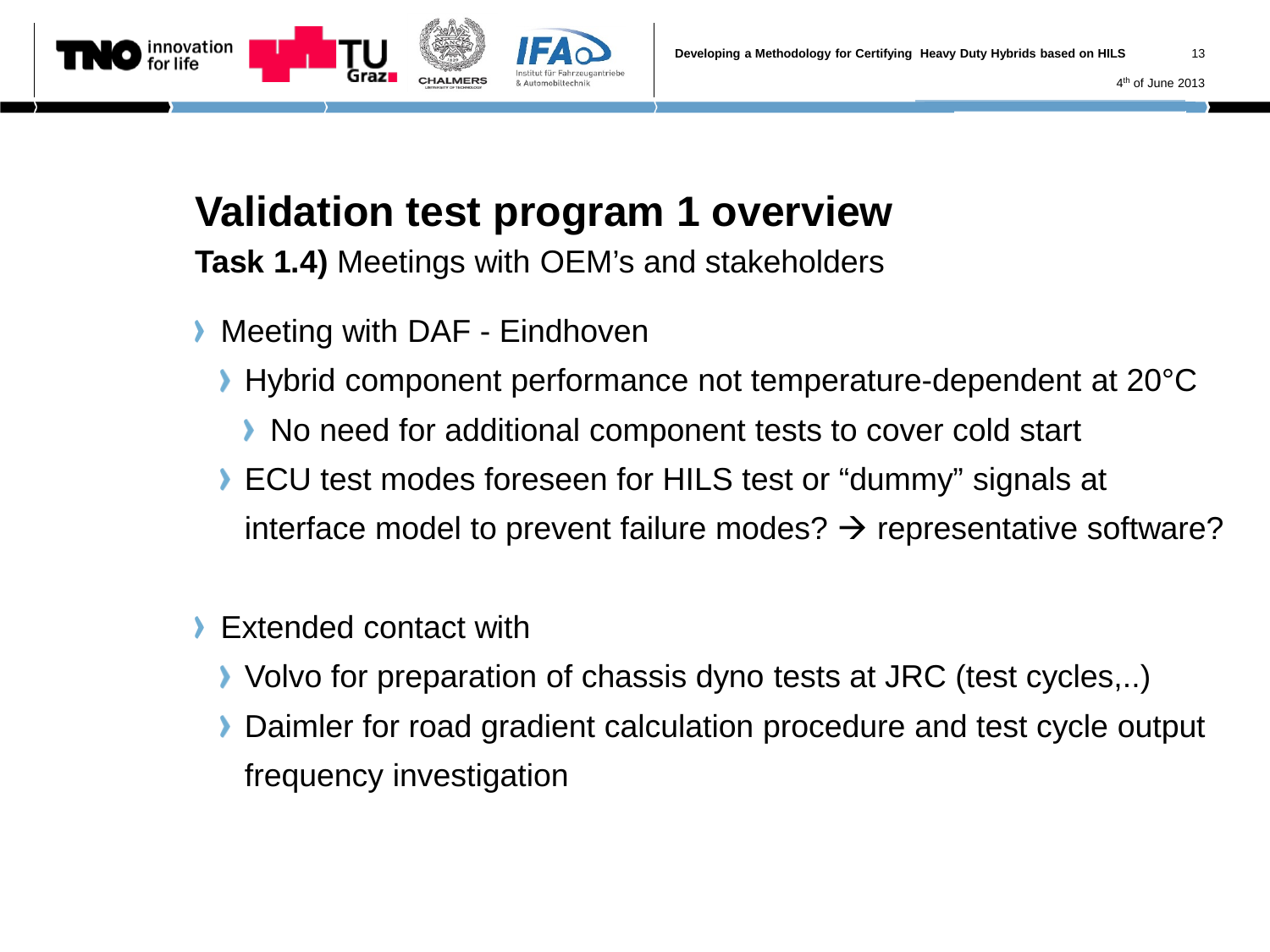

**Task 1.4)** Meetings with OEM's and stakeholders

- **Feedback to new model structure, interface signals and models** 
	- Generally positive feedback on new models from OEMs
	- Useful comments on general and specific needs, on improvements, modeling guidelines  $\rightarrow$  good conversation basis
- **Open issues** 
	- Actuation of different brake systems in driver model (different needs for different OEMs  $\rightarrow$  find a flexible solution)
	- **Time or distance based slope pattern**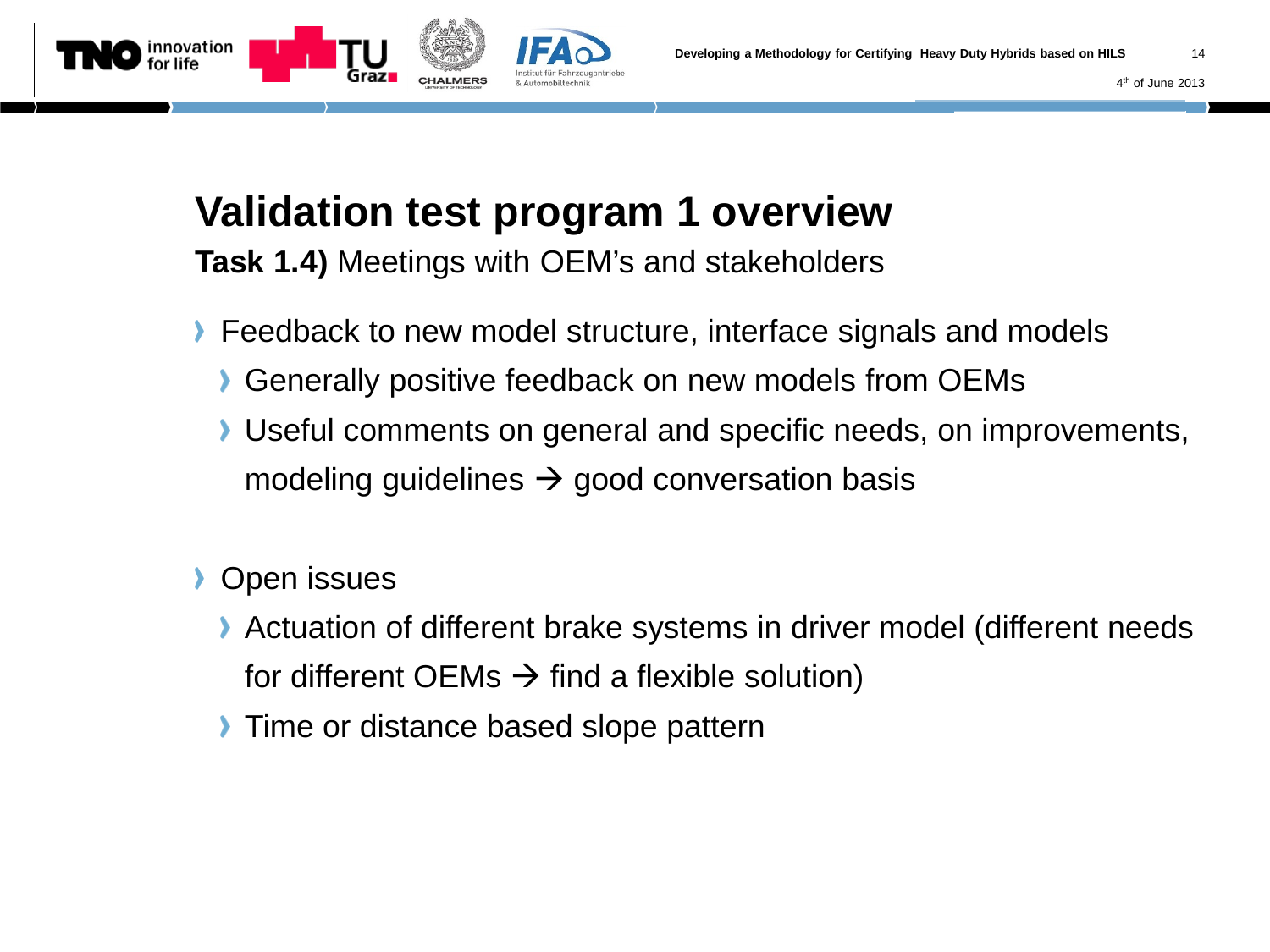

Calculation of road slopes

- WHVC with road gradients will be the basic vehicle cycle
	- ▶ 2 different methods of calculating the slopes
		- "mini cycle" calculation tool was circulated at HDH HP
		- 30 sec. mov. avg. slope calculation was investigated
- Mini cycle method with constant slope for each mini cycle was ⋗ presented at 13th HDH meeting
	- **Tool was used for first measurements at JRC**
	- **1st version of further developed slope calculation including a** balanced altitude could also be investigated on the rollers
- (Modified) 30 sec. mov. avg. slopes method was also tested

4th of June 2013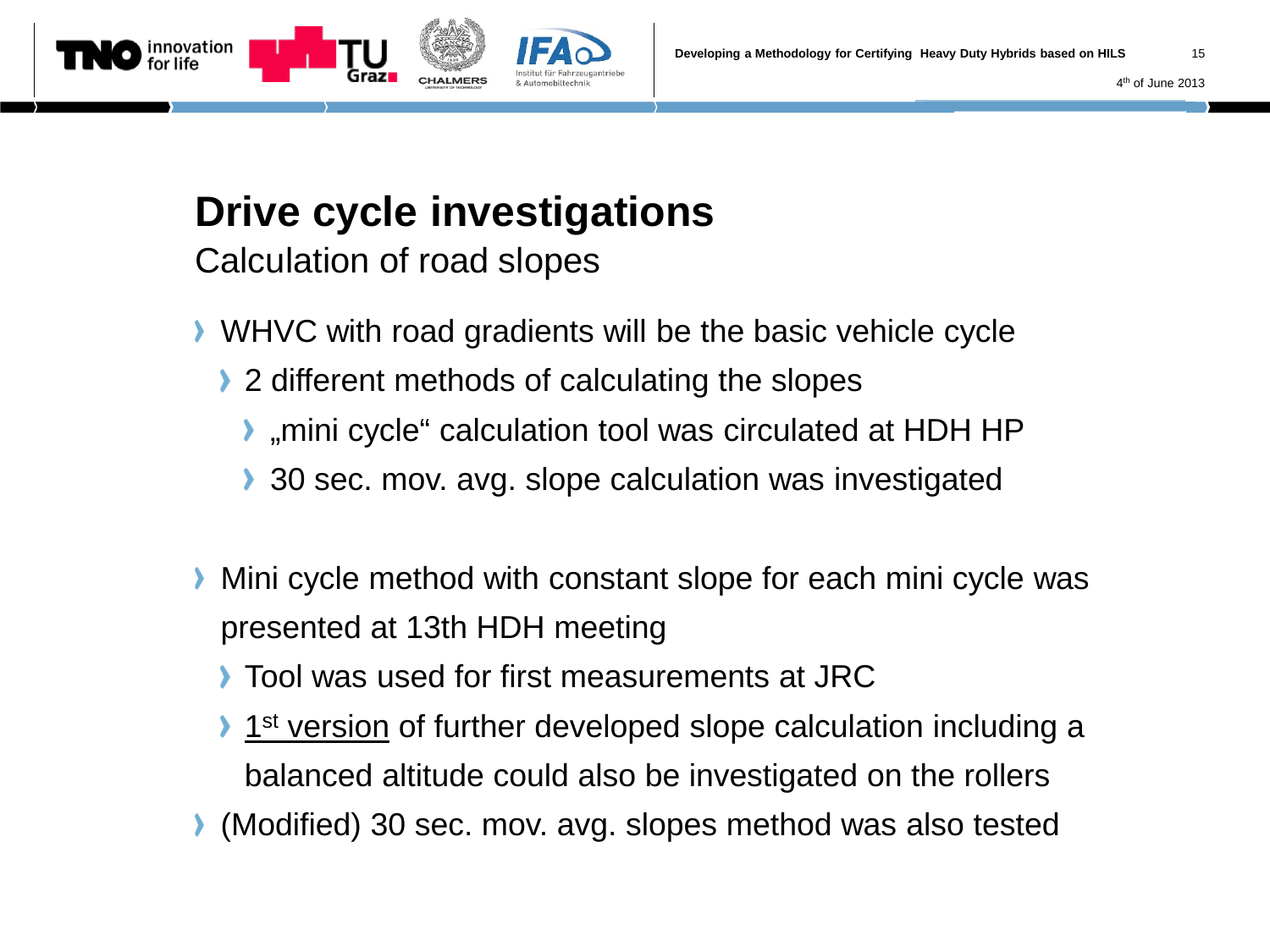



Differences between slope calculation methods

- Reference power pattern (pos. WHTC equivalent) for cycle work definition
	- Option a) WHDHC power pattern (30sec.mov.avg)
		- WHTC denormalization methods are used
		- Depending on characteristic engine speeds acc. to shape of full load curve

#### Option b) average normalized WHTC power pattern (minicycle slope)

- mean value of specific normalized WHTCs is used
- Depending on rated power of hybrid power-pack



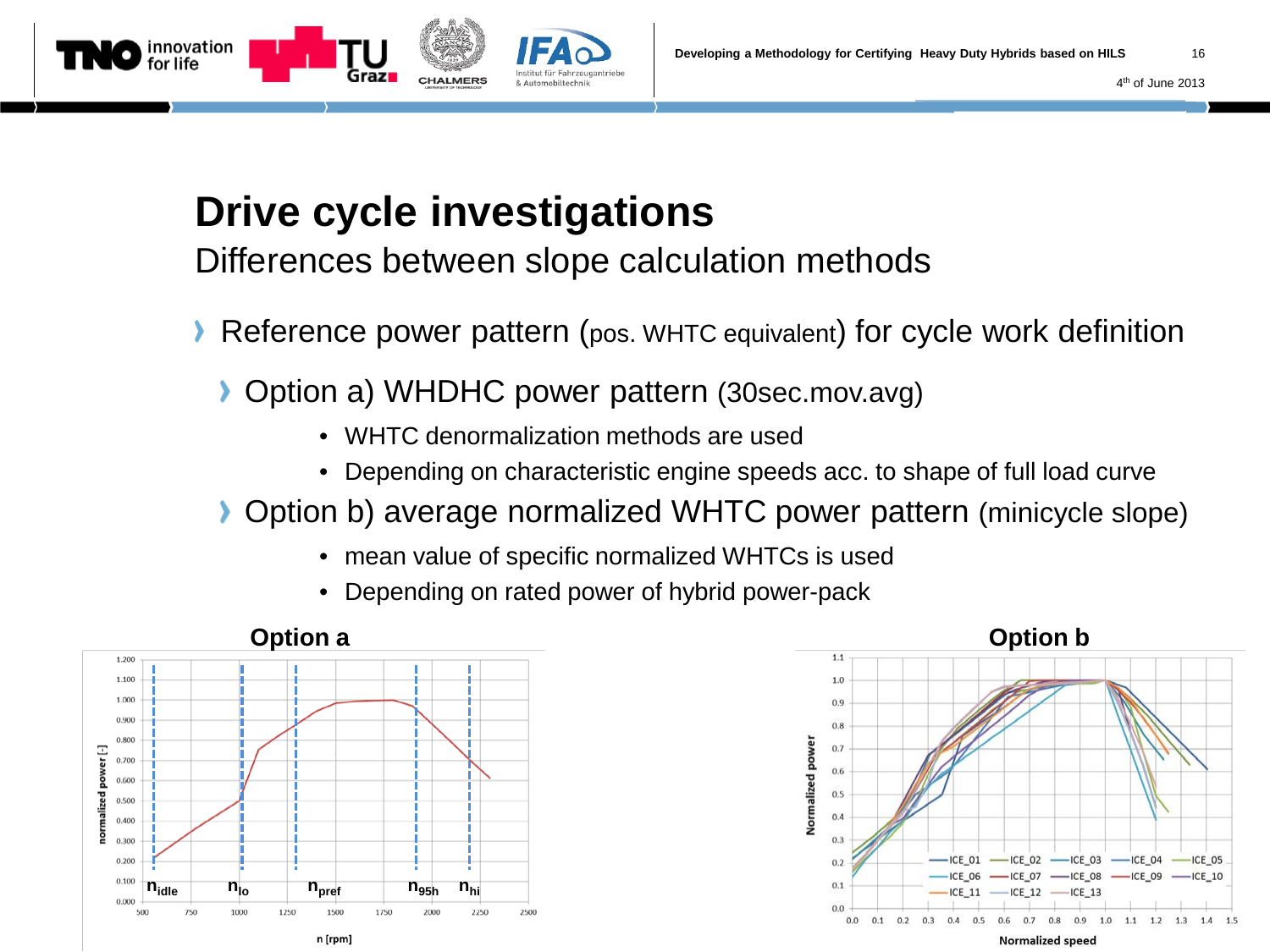

**CHALMERS** 

Differences between slope calculation methods

& Automobiltechnik

- WHTC denormalization method leads to lower characteristic speeds for hybrid powertrains
	- operated at lower speeds
	- lower available maximum power at these speeds > operated at lower power
	- lower positive cycle work

acc. to WHTC denormalization method

innovation<br>for life



less power at lower normalized speeds BUT: more power at

lower absolute speeds!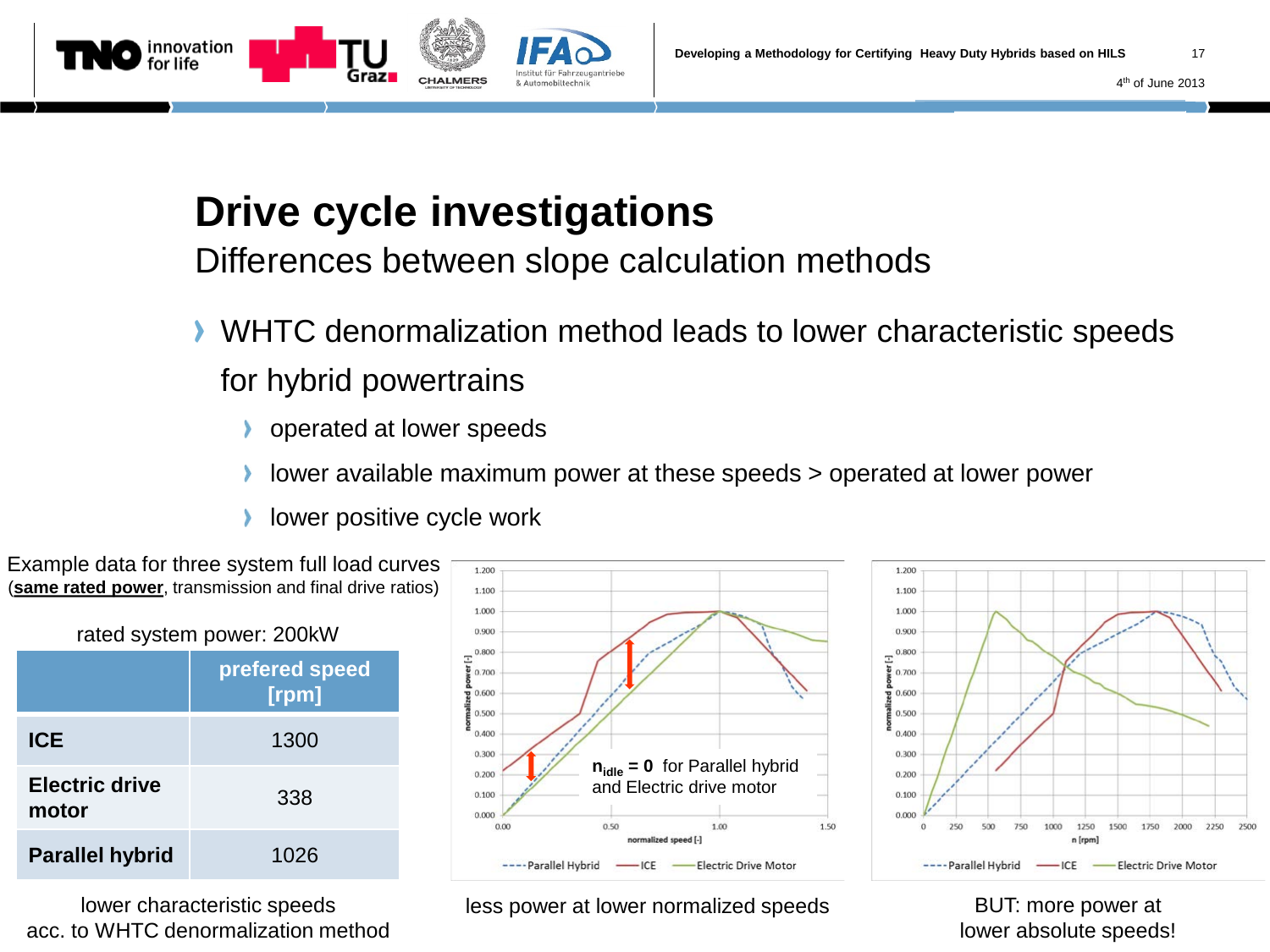



Differences between slope calculation methods

- WHTC denormalization method leads to lower characteristic speeds for hybrid powertrains
	- operated at lower speeds
	- lower available maximum power at these speeds  $\rightarrow$  operated at lower power
	- lower positive cycle work

Example data for three system full load curves (**same rated power**, transmission and final drive ratios)

| rated system power: 200kW |                          |  |  |  |
|---------------------------|--------------------------|--|--|--|
|                           | pos. cycle work<br>[kWh] |  |  |  |
| <b>ICE</b>                | 19.28                    |  |  |  |
| Electric drive<br>motor   | 16.92                    |  |  |  |
| <b>Parallel hybrid</b>    | 16.04                    |  |  |  |

lower pos. cycle work acc. to WHTC denormalization method





lower positive cycle work

operated at lower power in WHTC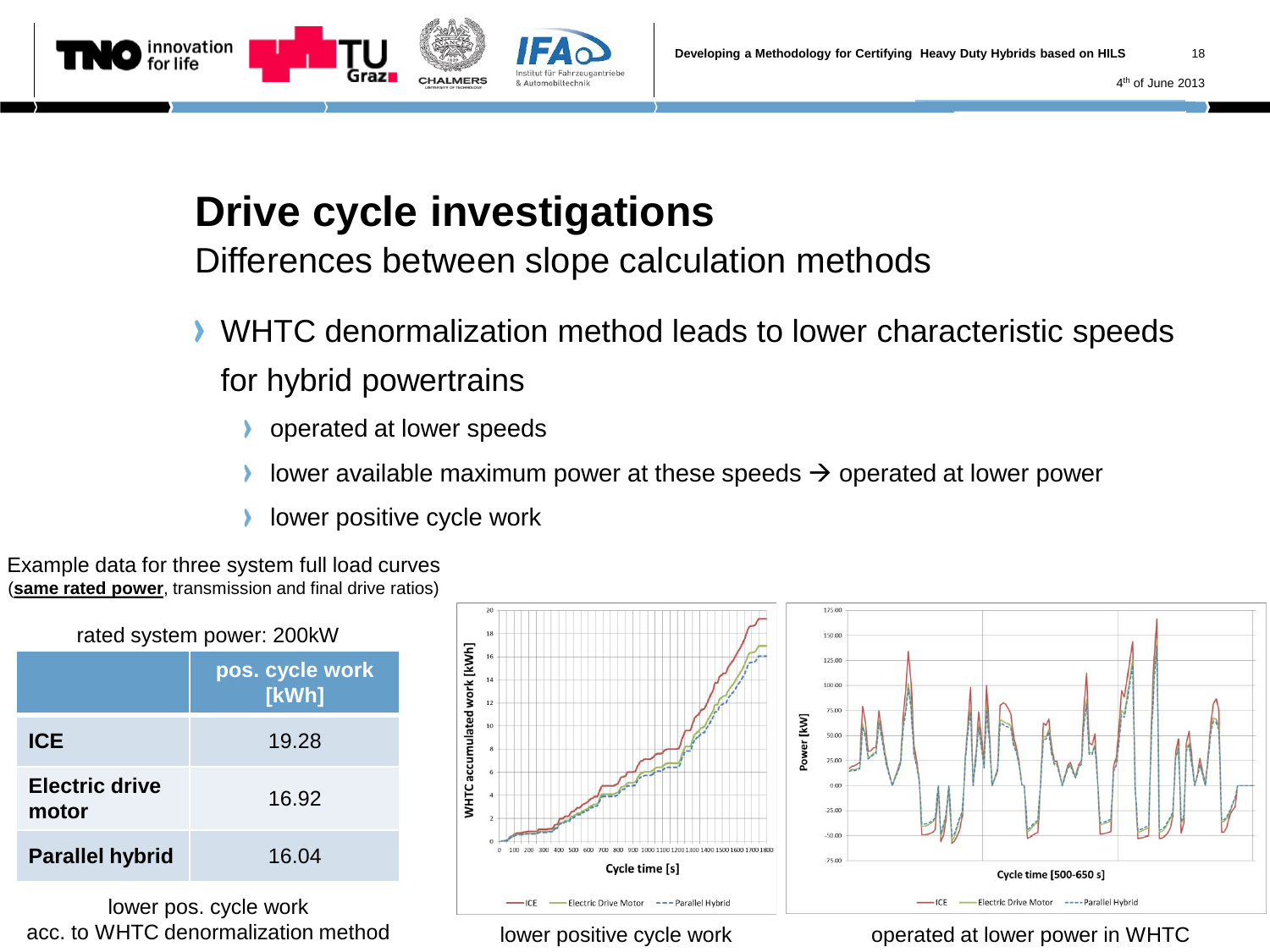



Differences between slope calculation methods

- Both options (a and b) not directly comparable due to big deviations in resulting reference power pattern
- WHTC denormalization method leads to operation points at lower loads and speeds for hybrid powertrains
	- $\rightarrow$  WHDHC calculation tool maybe not suitable any longer
- Alternative solution: use average normalized WHTC for pos. cycle work calculation
	- $\rightarrow$  also remaining open issues
- **Further investigations needed**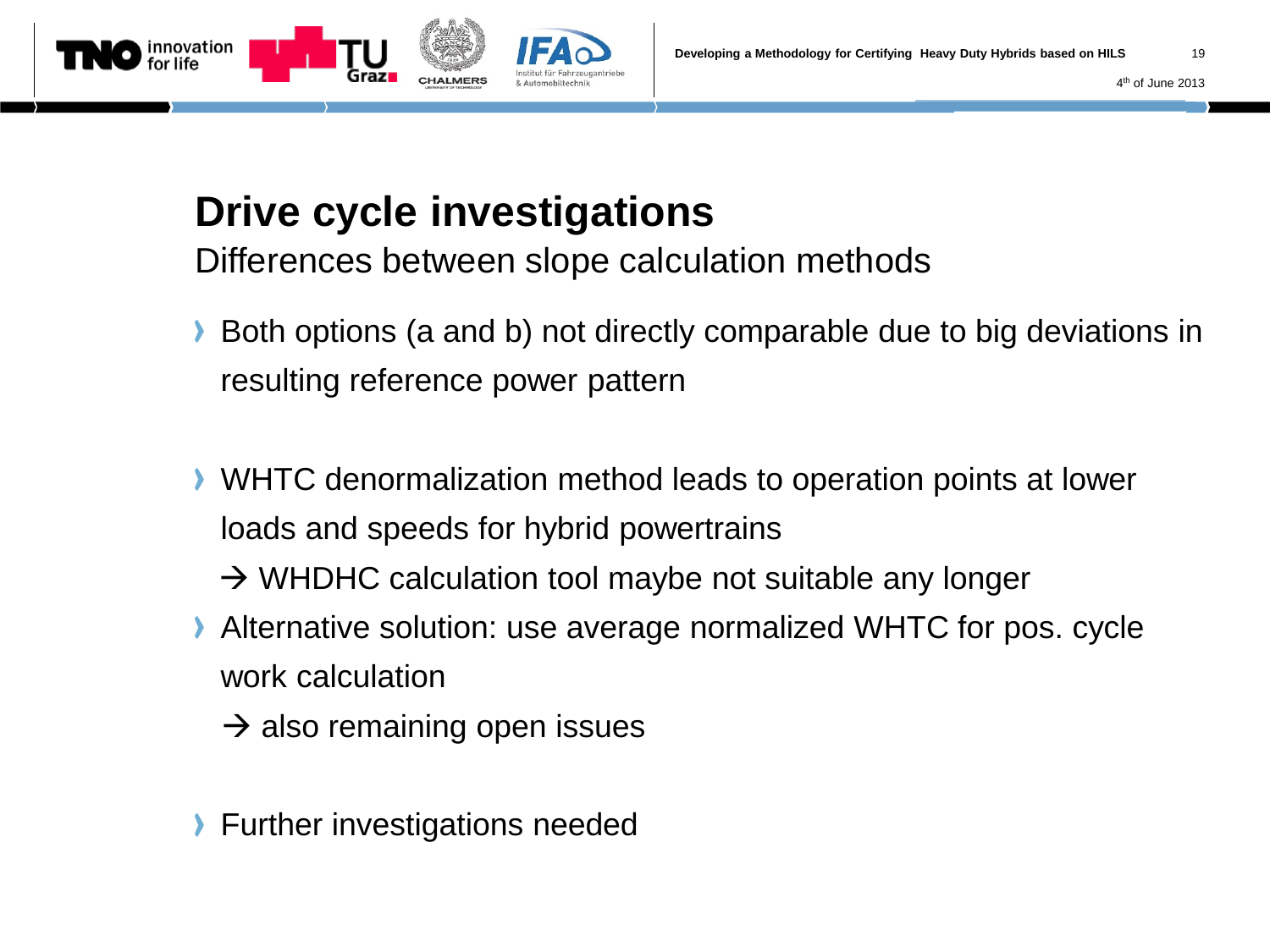



Balanced altitude approach (draft)

- Example:
	- Red: actual vehicle at WHVC
	- Blue: Reference cycle work for equal powered ICE at WHTC



- Positive road gradient is needed to increase WHVC cycle work
- **▶ Vehicle would end at higher sea level**
- Recuperation during deceleration at positive road gradient  $\rightarrow$  less energy available  $\rightarrow$ burden of hybrid systems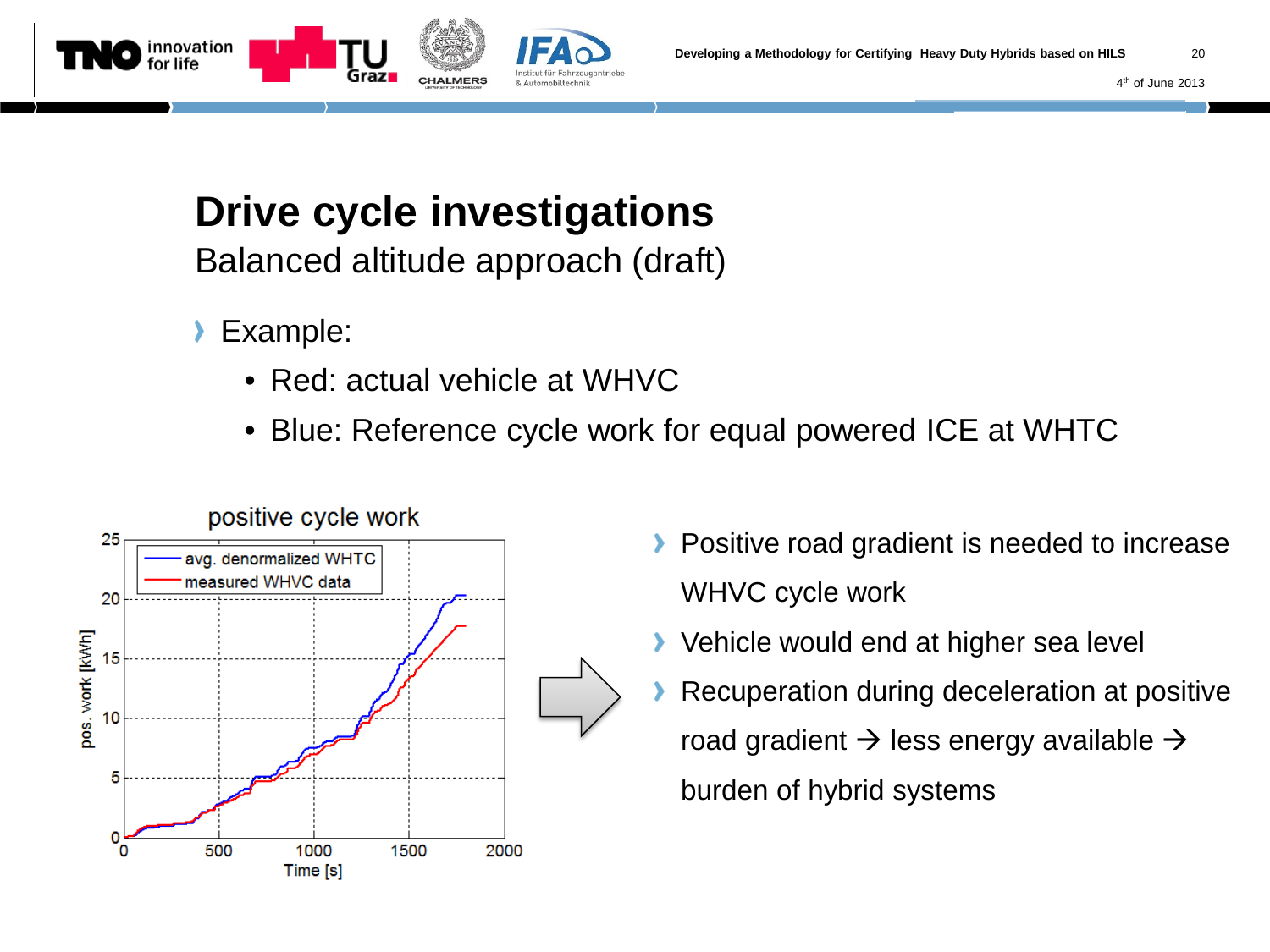



Balanced altitude approach (draft)

- Specify time of considered deceleration (e.g. at least 10 sec.)
- Gained altitude resulting from pos. slopes will be reduced during deceleration phases (no effect on pos. cycle work)
- **Further development will be done at next OEM test runs**

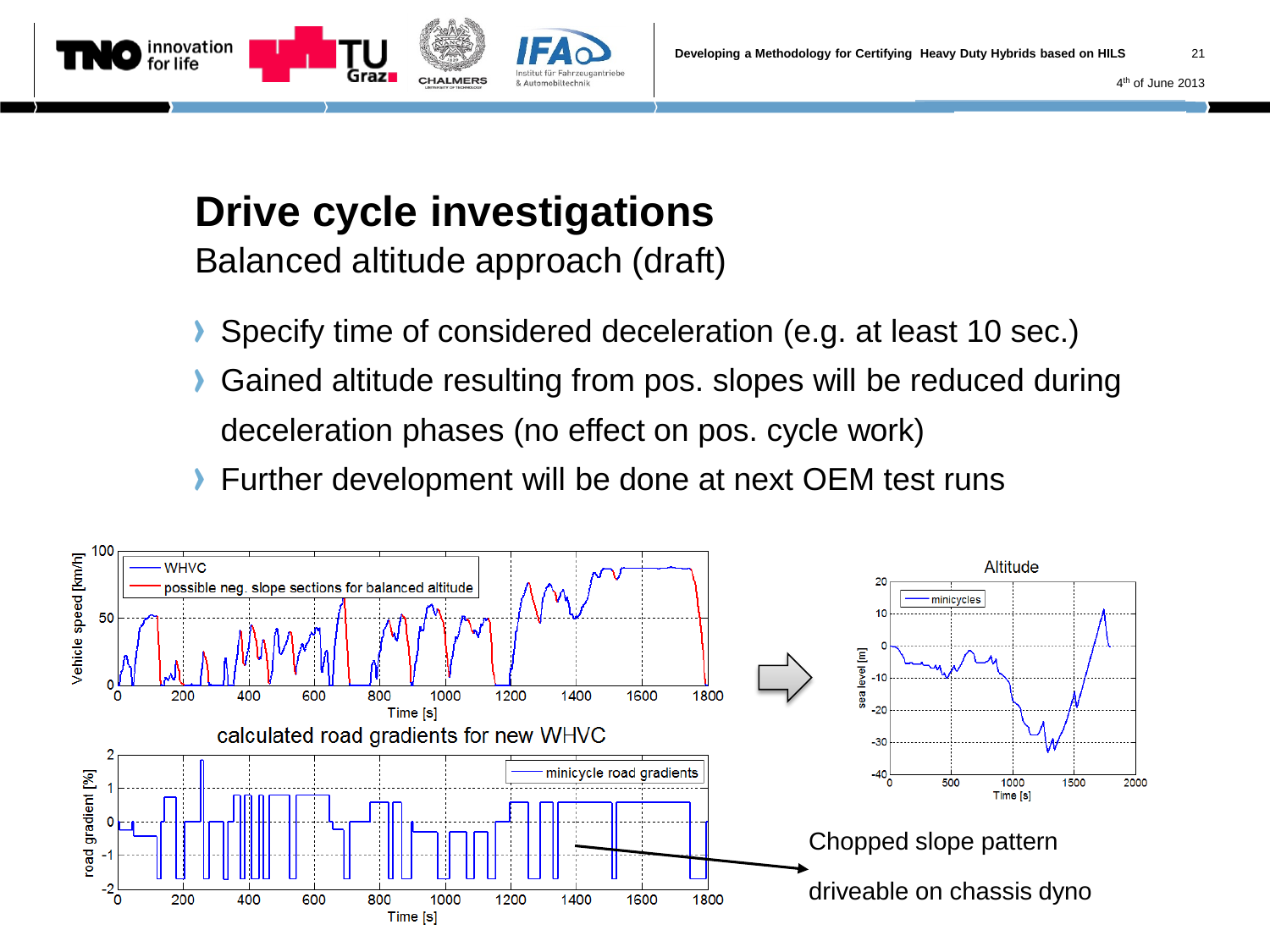4th of June 2013



### **Conclusion**

Validation test program 1

- Extensive changes on models and model structure were made
	- Nevertheless project time schedule can be maintained
	- **Positive feedback and good cooperation with OEMs**
- Next model release (including stakeholder remarks) planned
- **Comprehensive model and work program documentation will start**
- Drive cycle modifications need further investigations≻